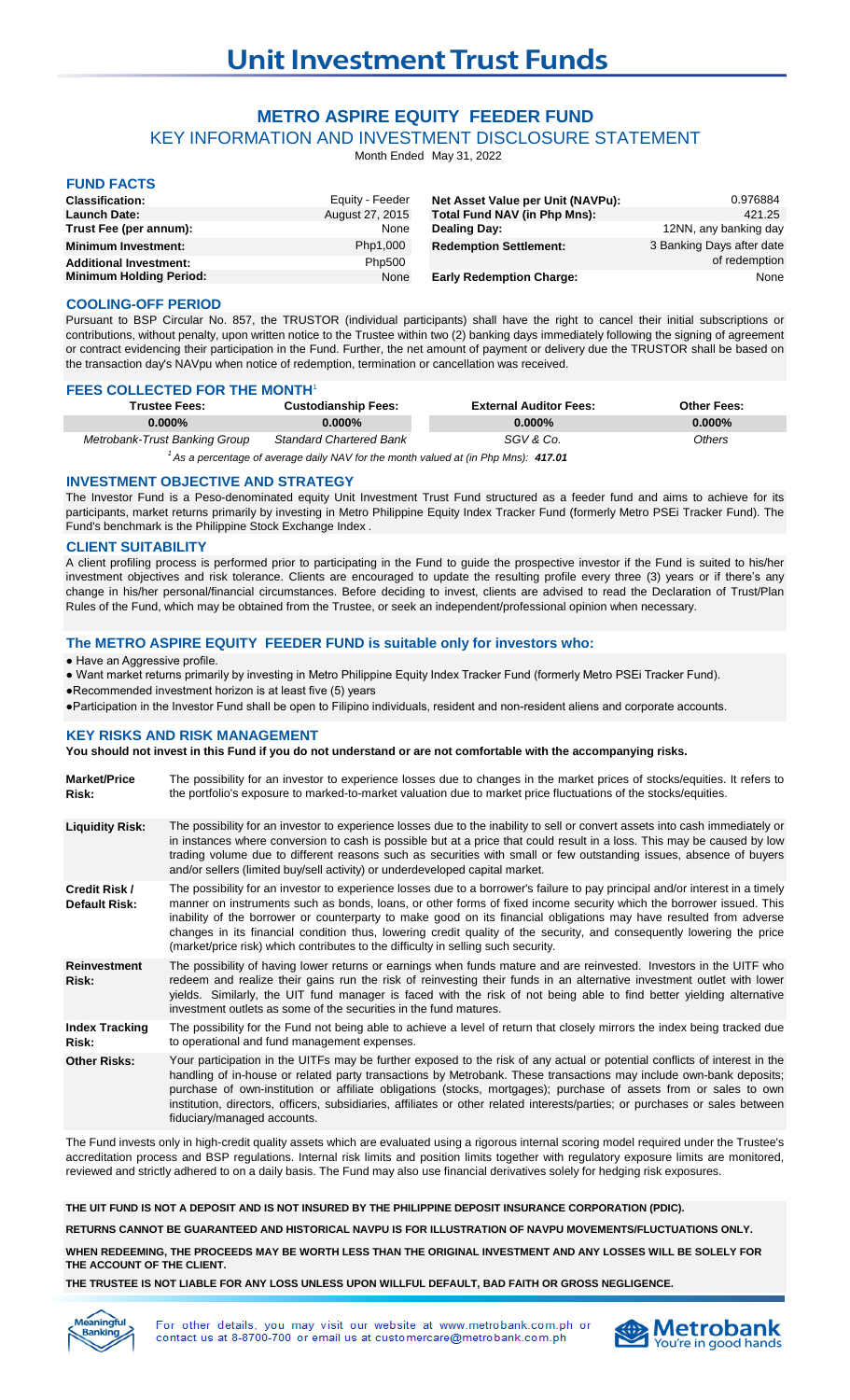### **FUND PERFORMANCE AND STATISTICS as of May 31, 2022**

*(Purely for reference purposes and is not a guarantee of future results)*



### **NAVPu GRAPH NAVPu OVER THE PAST 12 MONTHS**

**Highest** 

1.069181

| Lowest                                      | 0.896988 |
|---------------------------------------------|----------|
|                                             |          |
| <b>STATISTICS</b>                           |          |
| <b>Weighted Average Duration</b>            | N/A      |
| $(in \text{ years})$                        |          |
| Volatility, Past 1 Year (in %) <sup>2</sup> | 16.44%   |
| Sharpe Ratio <sup>3</sup>                   | 0.12     |
| Information Ratio <sup>4</sup>              | 1.05     |
| Tracking Error <sup>5</sup>                 | 0.07%    |
|                                             |          |

*<sup>2</sup>Volatility measures the degree to which the Fund fluctuates vis-à-vis its average return over a period of time. The lower the number, the more stable the Fund's return is relative to its average return over time. Starting December 2017, computation is based on the annualized standard deviation of monthly returns.* 

*<sup>3</sup>Sharpe Ratio is used to characterize how well the return of a Fund compensates the investor for the level of risk taken. The higher the number, the better.*

*4 Information Ratio measures reward-to-risk efficiency of the portfolio relative to the benchmark. The higher the number, the higher the reward per unit of risk.*

*<sup>5</sup>Tracking Error measures the deviation between the Fund's return and benchmark return since the Fund's inception. The lower the number, the more aligned the Fund's return is with the benchmark.* 

## **CUMULATIVE PERFORMANCE**

|                  | <b>Month</b> | 3 Months   | <b>6 Months</b> | Year   | 3 Years     | 5 Years     | Since     |
|------------------|--------------|------------|-----------------|--------|-------------|-------------|-----------|
|                  |              |            |                 |        |             |             | Inception |
| <b>Fund</b>      | 0.916%       | $-6.392\%$ | $-5.053\%$      | 3.028% | $-14.216%$  | $-12.168%$  | $-2.312%$ |
| <b>Benchmark</b> | 0.645%       | $-8.303\%$ | $-2.481%$       | 2.205% | $-14.998\%$ | $-13.557\%$ | $-3.523%$ |

### **PORTFOLIO COMPOSITION TOP 10 HOLDINGS OF THE TARGET FUND**

| <b>Allocation</b>                                              | % of Fund | <b>Name</b> | <b>Maturity</b> |
|----------------------------------------------------------------|-----------|-------------|-----------------|
| Metro Philippine Equity Index Tracker Fund                     | 97.15%    | 1. SM       |                 |
| <b>Time Deposits</b>                                           | 4.43%     | 2. SMPH     |                 |
| Cash                                                           | $-1.55%$  | 3. BDO      |                 |
| Other Receivables - Net of Liabilities <sup>6</sup>            | $-0.03%$  | 4. ALI      |                 |
| $6$ Includes accrued income from investments, receivables from |           | 5. ICT      |                 |
| brokers/counterparties and unpaid expenses.                    |           | 6. BPI      |                 |
|                                                                |           | 7. AC       |                 |
| <b>Sector Holdings of the Target Fund</b>                      |           | 8. JGS      |                 |
| Holdings                                                       | 32.53%    | 9. TEL      |                 |
| Properties                                                     | 19.14%    | 10. AEV     |                 |
| Ethnology of a fact                                            | $1 - 000$ |             |                 |

### **RELATED PARTY TRANSACTIONS**

| <b>Related Party</b> | <b>Transaction</b>     | <b>Market Value</b><br>(in Php Mns) |
|----------------------|------------------------|-------------------------------------|
| <b>MBTC</b>          | Time Deposit Placement | 18.65                               |

Financials **17.38%** Services 15.84% Industrials 15.11%

*Investments in the said outlets were approved by the Trust Committee. Likewise, all related party transactions are conducted on an arm's length and best execution basis and within established limits.*

### **TARGET FUND FACTS**

**Name of Target Fund:** *Metro Philippine Equity Index Tracker Fund (formerly Metro PSEi Tracker Fund)*

**Fund Manager:** Metropolitan Bank & Trust Company **Inception Date:** October 10, 2014

### **INVESTMENT OBJECTIVE**

**Fund Currency:** Philippine Peso **Regulator:** Bangko Sentral ng Pilipinas

**Domicile:** Philippines

**Benchmark:** Philippine Stock Exchange Index

Aims to track the performance of the Philippine Stock Exchange Index (PSEi) by investing in the same issues comprising the PSEi and in approximately the same weights